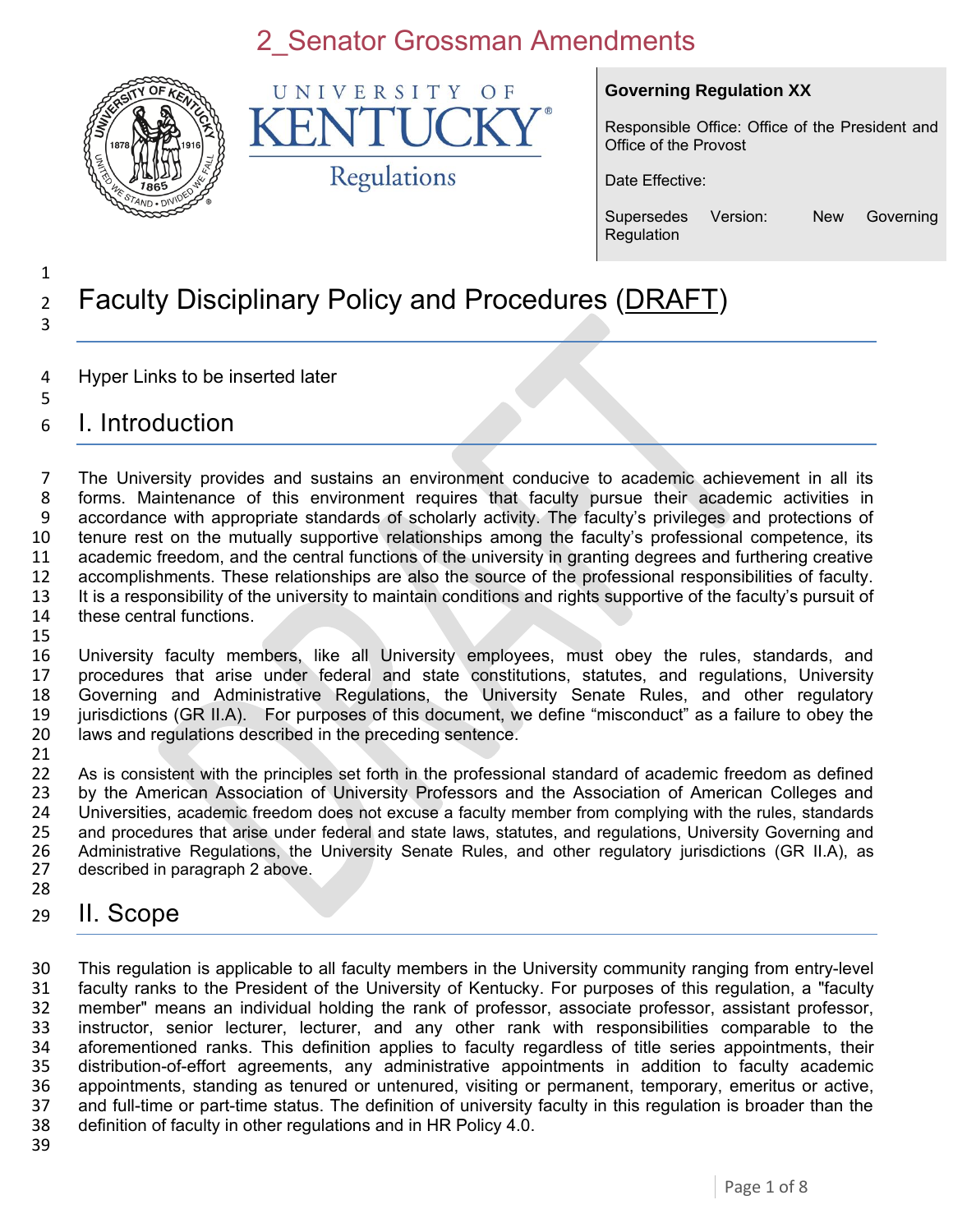This regulation does not apply to faculty performance review or expectations for scholarly activity for purposes of appointment, reappointment, promotion, and tenure. Faculty performance review and expectations for scholarly activity are covered in other Administrative Regulations (AR), as well as regulations that describe for each title series the expected activities and criteria for promotion and tenure.

45 To the extent that university administrators, including the President of the university, hold appointments 46 as faculty members, faculty administrators are subject to this regulation with respect to activities related 47 to their faculty appointment. to their faculty appointment.

48<br>49 This regulation is separate and distinct from independent proceedings involving the enforcement of 50 clinical rights and clinical responsibilities that arise under the Joint Commission mandated UK 51 HealthCare Medical Staff By-laws, the federally mandated University's research misconduct policy, or the 52 federally mandated Title IX Sexual Assault procedures. Faculty members who are subject to disciplinary 53 proceedings under those procedures may be subjected to additional disciplinary proceedings under this 54 requidation. regulation.

55

58

44

56 This regulation also does not describe the proceedings for the revocation of tenure or for the termination<br>57 of academic appointments of faculty members who do not have tenure. of academic appointments of faculty members who do not have tenure.

59 The procedures established by this regulation do not supersede Governing Regulations or Administrative 60 Regulations that specifically permit appeal to, or appearances before, the Board or a Board Committee. 61

### 62 III. Entities Affected

63 This regulation will apply to all faculty members as defined in this regulation.

#### 64

67

76<br>77

81<br>82

85

65 IV. Procedures

66 The following procedures govern the handling of misconduct by a faculty member.

68 For purposes of computing deadlines under these procedures, if the deadline falls on a Sunday, Monday, 69 university-recognized holiday or day when the University's Office of the President is closed, the deadline university-recognized holiday or day when the University's Office of the President is closed, the deadline 70 is automatically extended to the next day when the University's Office of the President is open.

71 72 For purposes of this regulation, "written notification" means notification by formal written letter and 73 notification by electronic message. notification by electronic message.

74<br>75 A. Allegations

Any person may make a complaint against a faculty member by making allegations to the chair of a faculty member's department, the Dean of the faculty member's college, or an appropriate university official. Additionally, routine university operations, such as audits or compliance reviews, may result in allegations against a faculty member.

82 Allegations against a faculty member by a member of the University community that are made other<br>83 than in good faith, may rise to the level of harassment and bring the Complainant under scrutiny as than in good faith, may rise to the level of harassment and bring the Complainant under scrutiny as 84 delineated in these regulations.

86 If the accused faculty member is a dean, then the Provost shall take the place of the Dean of the 87 **accused faculty member's college in this and all subsequent procedures** [scb1].

88 89 In the event of either allegations reported initially to a chair and subsequently to a Dean or allegations<br>80 Teported directly to a Dean, the Dean must inform the General Counsel. In consultation with the reported directly to a Dean, the Dean must inform the General Counsel. In consultation with the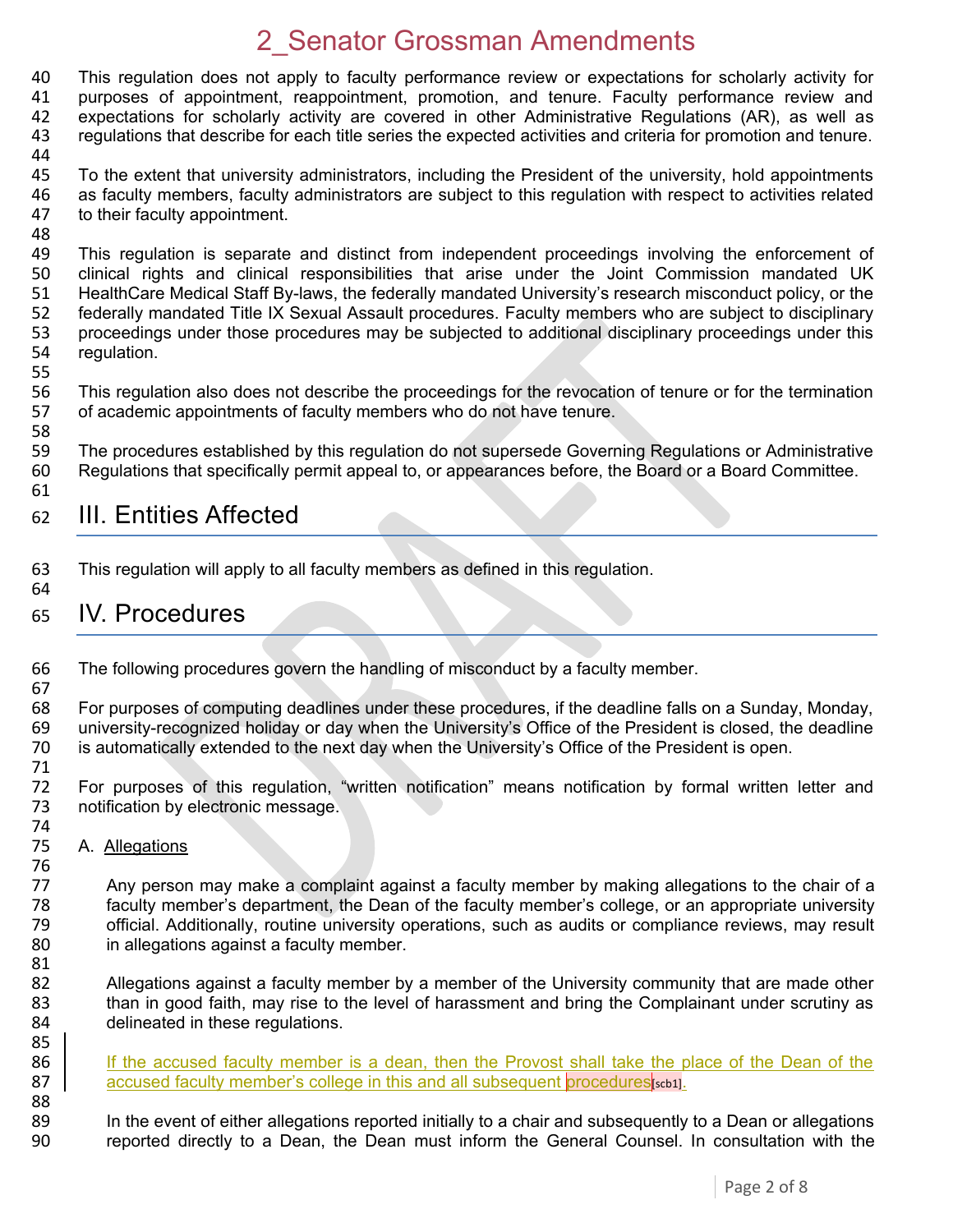91 General Counsel, the Dean will determine (1) whether an investigation should be conducted, and (2)<br>92 if so, the appropriate university office(s) to conduct an investigation. The context of the allegation will 92 if so, the appropriate university office(s) to conduct an investigation. The context of the allegation will<br>93 dictate the time at which the accused faculty member is informed of the allegation. For purposes of dictate the time at which the accused faculty member is informed of the allegation. For purposes of 94 this regulation, a dean may designate an appropriate associate dean and the General Counsel may 95 designate an associate counsel or non-university counsel retained by the General Counsel to handle 96 the allegation.

97<br>98 98 Allegations brought forward and adjudicated under this regulation cannot be reopened without 99 substantive new evidence, as determined by the General Counsel. substantive new evidence, as determined by the General Counsel.

#### 101 B. University Investigation

100

102

112

103 Depending on the nature of the allegation, the appropriate university office(s) (*e.g*., Institutional 104 Equity and Equal Opportunity, Internal Audit, UK HealthCare Corporate Compliance, UK Police, UK<br>105 Athletics Compliance, Office of Legal Counsel, etc.) will conduct the investigation. The report will 105 Athletics Compliance, Office of Legal Counsel, etc.) will conduct the investigation. The report will<br>106 include findings of fact, a conclusion as to whether misconduct occurred, and, if misconduct did include findings of fact, a conclusion as to whether misconduct occurred, and, if misconduct did 107 occur, a nonbinding recommendation regarding disciplinary action (*i.e.,* sanctions). The Office(s) conducting the investigation will submit the investigation report to the General Counsel. The General 109 Counsel will transmit the report to the Dean of the faculty member's college. If an investigation finds 110 nothing to support an allegation, the General Counsel will transmit these findings to the Dean, the 111 Complainant (if known), and the accused faculty member.

#### 113 C. Notification and Mediation

- 114<br>115 1. If the report indicates misconduct has occurred, the Dean will provide written notification to the 116 faculty member as soon as feasible and preferably within two (2) days. The Dean will provide the 117 faculty member with a copy of the report. The faculty member may submit a written response to 118 the Dean and General Counsel within seven (7) days of notification by the Dean. The Dean may 119 extend this response period by an additional fourteen (14) days on oral or written request by the 120 faculty member.
- 121<br>122 2. The Dean will schedule a meeting with the faculty member and the faculty member's chair, which 123 will be held within twenty-one (21) days of the Dean's notification to the faculty member. The 124 purpose of the meeting is for the Dean, the chair and the faculty member to attempt to reach an 125 agreement as to whether misconduct occurred and, if so, an appropriate sanction. In cases where 126 the faculty member elects to have personal legal counsel at the meeting(s) with the Dean and 127 chair, an attorney from the Office of Legal Counsel must also be present. It is to be hoped that 128 the majority of cases will be resolved at this stage through mediation.
- 129<br>130 130 3. Sanctions will not take effect until a final determination of guilt is made and all appeals exhausted<br>131 (see G9 below). Sanctions will not exceed a level that is reasonably commensurate with the (see G9 below). Sanctions will not exceed a level that is reasonably commensurate with the 132 seriousness of the misconduct. Sanctions are defined, for the purposes of this entire document, 133 as the following: 134
- 135 **•** Verbal reprimand
- 136 **Written censure**
- 137 **•** Restitution to the University for actual monetary damage suffered by the University 138 through misuse or unauthorized use of University property
- 139 **Loss of specific privileges including, but not limited to, loss of access to University Pro-**140 | Card or travel funds
- 141 **IF indicated by the circumstances, requirement to undergo assessment for behavioral or mental disorders by an appropriate professional, and, if the professional determines** or mental disorders by an appropriate professional, and, if the professional determines 143 **that treatment is indicated, requirement to undergo such treatment** scb<sub>2</sub>.
- 144 **••** Removal from supervisory role and loss of title associated with that role
- 145 **Removal from named or endowed chair or professorship**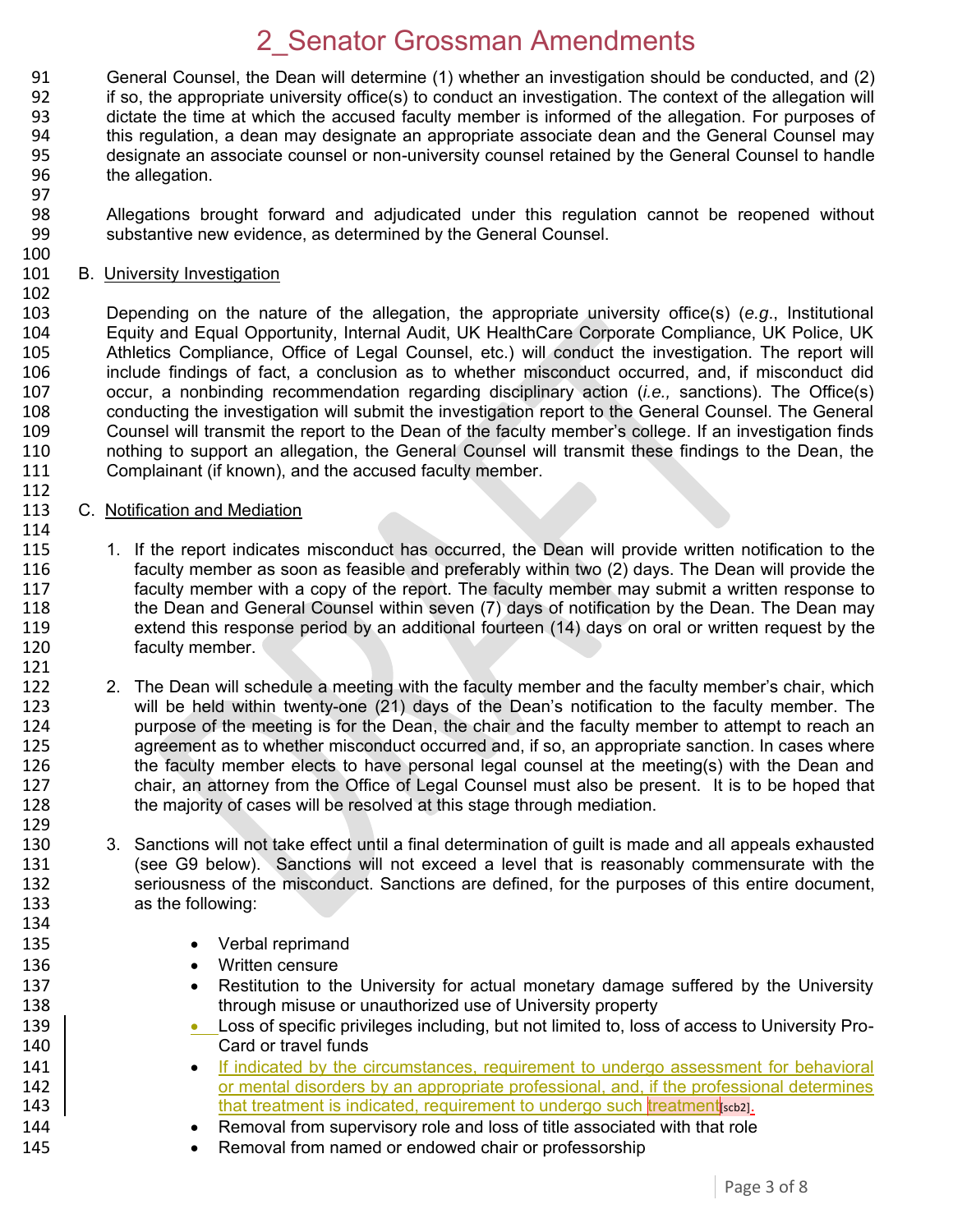146 **Reduction in salary for a specified period of time** 

147 **•** Demotion in rank, but only if promotion was based on a fraudulent dossier 148 • Suspension with or without pay for a specified period of time 149 **•** Relocation and/or loss of space currently occupied by and/or assigned to the faculty 150 member 151 Denial or curtailment of emeritus status, if applicable 152 **Recommending to the President and Board of Trustees that the faculty member in**<br>153 **austion be dismissed from the employ of the University** question be dismissed from the employ of the University 154<br>155 Suspension is defined, for the purposes of this entire document, as the temporary withdrawal or 156 cessation from specific duties or employment as distinguished from permanent severance 157 accomplished by removal. 158 159 4. If the issue is resolved during the meeting/mediation, the Dean will notify the General Counsel.<br>160 The General Counsel must approve any proposed agreement before its implementation. The General Counsel must approve any proposed agreement before its implementation. 161 162 5. If the Dean and faculty member fail to reach an agreement during the meeting as to whether 163 misconduct occurred, the matter is referred to a Faculty Inquiry Panel. The Dean will notify the 164 General Counsel that no agreement was reached on whether or not misconduct occurred. The 165 General Counsel will then initiate the process leading to the selection of a Faculty Inquiry Panel 166 by contacting the Chair of the University Senate Council. 167<br>168 6. If the Dean and the faculty member agree that misconduct occurred, but they disagree on the 169 appropriate sanction or sanctions, the issue will be referred to the Provost, who will decide an 170 appropriate sanction or sanctions within seven (7) days. As described below, the faculty member 170 appropriate sanction or sanctions within seven (7) days. As described below, the faculty member<br>171 may appeal the Provost's decision to the President. may appeal the Provost's decision to the President. 172 173 D. Selection of the Faculty Disciplinary Panel Pool 174 175 1. After seeking nominations from the University Senate, the University Senate Council will provide 176 the President with the names of at least thirty-six (36) faculty members eligible to serve in the<br>177 **Eaculty Disciplinary Panel Pool with staggered three-vear terms: members may be reappointed.** Faculty Disciplinary Panel Pool with staggered three-year terms; members may be reappointed. 178 Efforts will be made by the University Senate Council to ensure that the Faculty Disciplinary Panel 179 Pool includes [1] at least one tenured faculty member from each college and [2] at least one 180 untenured faculty member from each of the Clinical and Research Title Series at the rank of 181 professor or associate professor. 182 183 2. The President appoints twenty-five (25) members of the Faculty Disciplinary Panel Pool from<br>184 **184** 184 nominations submitted by the University Senate Council. The appointed faculty will serve on 184 nominations submitted by the University Senate Council. The appointed faculty will serve on 185<br>185 either a Faculty Inquiry Panel or a Faculty Hearing Panel but not both for the same case. either a Faculty Inquiry Panel or a Faculty Hearing Panel but not both for the same case. 186 187 E. Faculty Inquiry Panel 188 189 1. The Faculty Inquiry Panel is a three-person panel comprised of (1) one tenured faculty member<br>190 selected at random by a uniform random number generator from the Faculty Disciplinary Hearing 190 selected at random by a uniform random number generator from the Faculty Disciplinary Hearing<br>191 **191** Panel Pool: the Vice-President for Human Resources or a designee: and an associate provost 191 Panel Pool; the Vice-President for Human Resources or a designee; and an associate provost 192 selected by the Provost. The rationale for the panel member from Human Resources is to ensure<br>193 a balance in evaluating cases involving faculty versus those involving staff, and the rationale for

193 a balance in evaluating cases involving faculty *versus* those involving staff, and the rationale for

Precautions will be taken against real or apparent conflicts of interest on the part of potential

dependency, close personal relationships, collaborative relationships, financial interest, or

 the associate provost is to ensure a balance in evaluating cases across colleges. The General Counsel will notify the University Senate Council Chair that there is a need for a Faculty Inquiry 196 Panel and the Chair of the University Senate Council will select a faculty member at random from<br>197 the Faculty Disciplinary Hearing Panel Pool using a uniform random number generator. the Faculty Disciplinary Hearing Panel Pool using a uniform random number generator.

199 members of the Faculty Inquiry Panel. Such conflicts of interest may include: administrative<br>100 dependency, close personal relationships, collaborative relationships, financial interest, or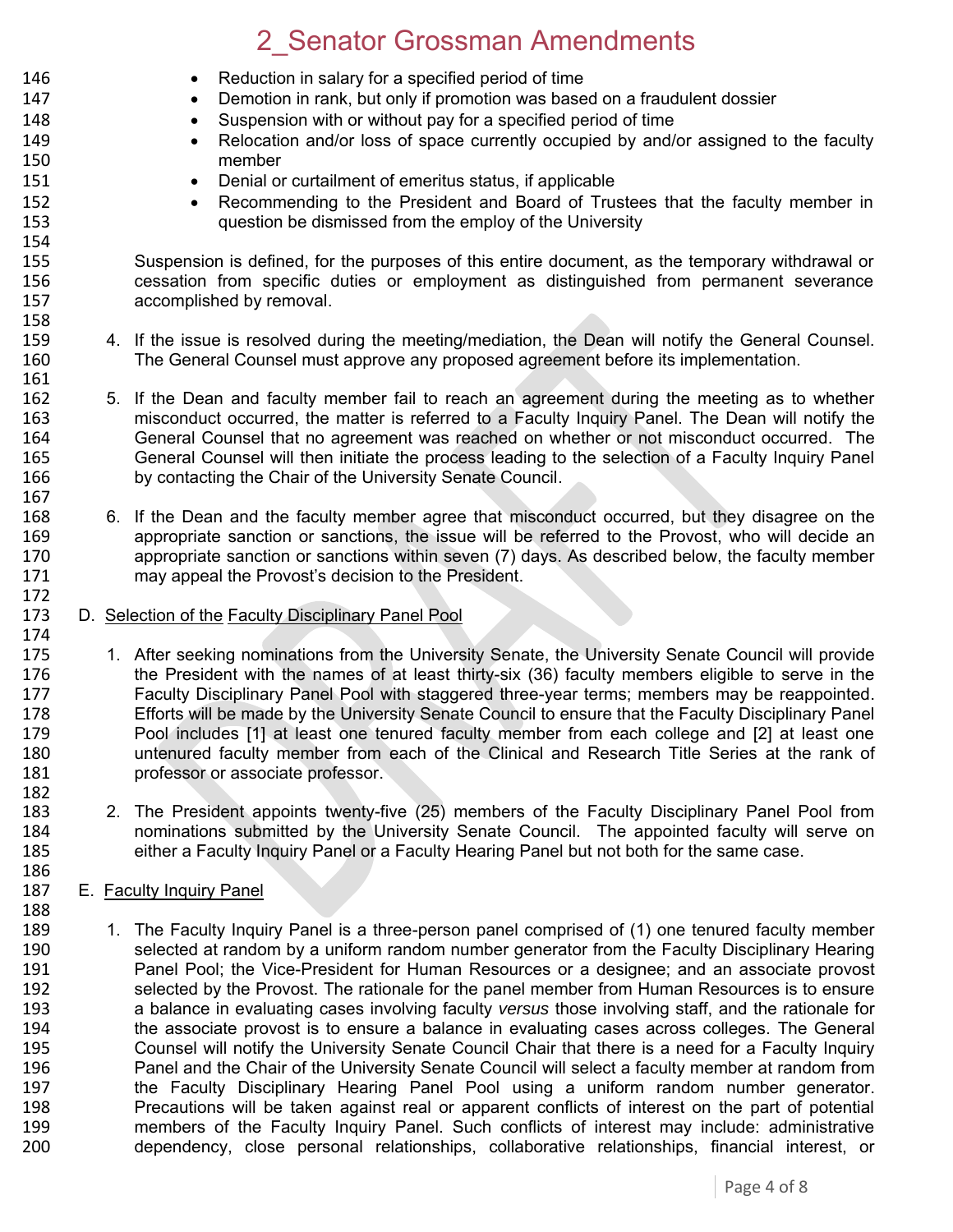- 201 scientific or scholarly bias. The panel members will be expected to state in writing that they have<br>202 on conflicts of interest. no conflicts of interest.
- 204 2. The Faculty Inquiry Panel is responsible for determining whether there is probable cause to 205 believe misconduct has occurred. The Faculty Inquiry Panel is limited to a review of the initial 206 investigation report and the faculty member's written response, if any. The Faculty Inquiry Panel 207 may interview the faculty member, the chair and the Dean, but the Faculty Inquiry Panel may not<br>208 conduct a further investigation. The Faculty Inquiry Panel may consider new findings of fact that 208 conduct a further investigation. The Faculty Inquiry Panel may consider new findings of fact that<br>209 were not considered in the original investigation and that are provided by the General Counsel. were not considered in the original investigation and that are provided by the General Counsel.
- 211 3. If the allegation involves a chair or dean, the Faculty Inquiry Panel will be expanded to include 212 three (3) tenured faculty members, who hold appointments in colleges other than that of the chair 213 or dean and who will be selected at random by a uniform random number generator from the 214 Faculty Disciplinary Hearing Panel Pool; the Vice-President for Human Resources or a designee; 215 and an associate provost selected by the Provost. 216
- 217 4. If the allegation involves a faculty employee holding an administration position above the level of 218 either a dean or an administratively equivalent position, the procedures to be used for convening either a dean or an administratively equivalent position, the procedures to be used for convening 219 a Faculty Inquiry Panel will be determined by the President in consultation with Senate Council.
- 221 5. If the allegations involve the President, the procedures will be determined by the Board of 222 Trustees in consultation with the Senate Council.
- 224 6. If the Faculty Inquiry Panel, by a majority vote, finds there is probable cause to believe<br>225 misconduct has occurred, the case is referred to a Faculty Hearing Panel. The Faculty Inquiry 225 misconduct has occurred, the case is referred to a Faculty Hearing Panel. The Faculty Inquiry<br>226 Panel will send notification *via* electronic mail of this finding to the Dean, the Complainant (if 226 Panel will send notification *via* electronic mail of this finding to the Dean, the Complainant (if 227 known), the faculty member, and the General Counsel.
- 229 7. If the Faculty Inquiry Panel, by a majority vote, finds that there is no probable cause to believe<br>230 misconduct has occurred, the case is dismissed. The Faculty Inquiry Panel will send Notification 230 misconduct has occurred, the case is dismissed. The Faculty Inquiry Panel will send Notification<br>231 of this finding to the Dean, the Complainant (if known), the faculty member, and the General 231 of this finding to the Dean, the Complainant (if known), the faculty member, and the General 232 Counsel.
- 234 F. Faculty Hearing Panel

203

210

220

223<br>224

228

233

- 236 1. The Faculty Hearing Panel is comprised of five (5) faculty members, who are selected at random 237 by the Senate Council Chair from the Faculty Disciplinary Panel Pool using a uniform random<br>238 humber generator. The Senate Council Chair will consult with the Chair of the Department of 238 number generator. The Senate Council Chair will consult with the Chair of the Department of 239 Statistics on the selection of this uniform random number generator. Faculty members who 239 Statistics on the selection of this uniform random number generator. Faculty members who<br>240 occupy a position of administrative supervision over faculty personnel (*i.e.*, individuals with 240 occupy a position of administrative supervision over faculty personnel (*i.e*., individuals with greater than or equal to 50% administrative effort or individuals with an administrative assignment 242 at the level of chair or above) are ineligible to serve in the Faculty Disciplinary Panel Pool. A 243 person who served on the Faculty Inquiry Panel may not serve on the Faculty Hearing Panel in<br>244 the same case. Any member of the Faculty Hearing Panel who has personal involvement or prior 244 the same case. Any member of the Faculty Hearing Panel who has personal involvement or prior<br>245 factual knowledge of the case (*i.e.*, knowing something pertinent to the case before it occurs factual knowledge of the case *(i.e.*, knowing something pertinent to the case before it occurs 246 publicly) will recuse himself or herself. If a Faculty Hearing Panel member chooses recusal, then 247 a new member will be chosen at random from the Pool by the Senate Council Chair using a 248 uniform random number generator. Precautions will be taken against real or apparent conflicts of 249 interest on the part of potential members of the Faculty Hearing Panel. Such conflicts of interest 250 may include: administrative dependency, close personal relationships, collaborative relationships, 251 financial interest, or scientific or scholarly bias. The panel members will be expected to state in 252 writing that they have no conflicts of interest.
- 253<br>254 254 2. The General Counsel, upon receipt of a report from the Faculty Inquiry Panel that there is<br>255 http://www.brobable.cause.to.believe.misconduct.has.occurred.will.notify.the.Senate.Council Chair.that.a probable cause to believe misconduct has occurred, will notify the Senate Council Chair that a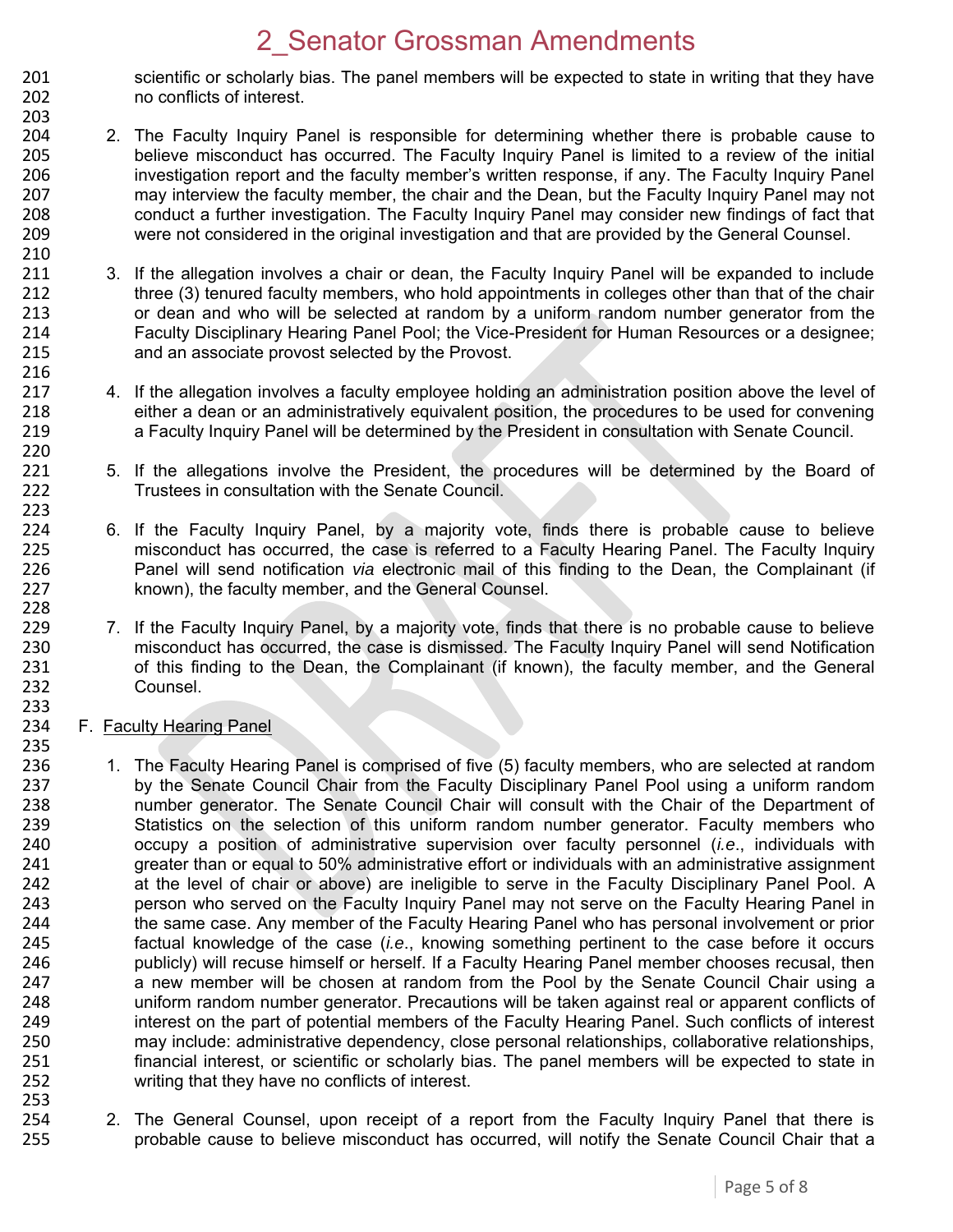- 256 Faculty Hearing Panel is needed.
- 257 258 3. The Chair of the University Senate Council will select members of the panel at random from the 259 Faculty Disciplinary Panel Pool using a uniform random number generator. The Senate Council 260 Chair will contact faculty members to serve on the Faculty Hearing Panel within seven (7) days of 261 receiving notification from the General Counsel. The Chair of the University Senate Council will 262 inform potential members of the Faculty Hearing Panel that the case involves a named faculty<br>263 member in a particular college. member in a particular college.
- 264<br>265 4. Once a Faculty Hearing Panel is selected, the Dean and faculty member may each exclude one 266 member from the Panel. If either the Dean or faculty member excludes a Panel member, then the 267 Senate Council Chair will select a new member or members at random from the Faculty 268 Disciplinary Panel Pool using a uniform random number generator. When such exclusions occur, 269 the seven-day period for appointing the Faculty Hearing Panel will be extended by an additional 270 seven (7) days. 271
- 272 5. The Faculty Hearing Panel will conduct the hearing within thirty (30) days of receiving the referral<br>273 unless the Provost extends the time period in extraordinary circumstances. The Dean, through a 273 unless the Provost extends the time period in extraordinary circumstances. The Dean, through a 274 representative of the Office of Legal Counsel, will present the case against the faculty member. 275 The accused faculty member, either alone or with the assistance of at most two (2) additional 276 persons, such as an attorney and a representative chosen by the accused faculty member, may<br>277 present a defense. The parties may call witnesses, cross-examine the other party's witnesses. 277 present a defense. The parties may call witnesses, cross-examine the other party's witnesses, 278 and present other evidence; however, as this is an administrative hearing, formal rules of 279 evidence and procedure do not apply. The Faculty Hearing Panel may admit any evidence of 279 evidence and procedure do not apply. The Faculty Hearing Panel may admit any evidence of 280 probative value in determining the issues involved. 281
- 282 6. The burden of proof standard is clear and convincing evidence. The burden of demonstrating that 283 misconduct occurred is on the representative of the Office of Legal Counsel, and the accused<br>284 faculty member is presumed to be innocent faculty member is presumed to be innocent.
- 286 7. After the hearing, the Faculty Hearing Panel will consider the evidence presented at the hearing,<br>287 and the maiority will issue written findings of fact and conclusions of law *(i.e.*, conclusion 287 and the majority will issue written findings of fact and conclusions of law (*i.e*., conclusion 288 regarding misconduct) within seven (7) days of the conclusion of the hearing. If a member of the 289 regard of the hearing. Faculty Hearing Panel dissents with the maiority decision, that member may submit a written Faculty Hearing Panel dissents with the majority decision, that member may submit a written 290 explanation of his/her dissension. The Faculty Hearing Panel will send the written findings,<br>291 including dissents, and decision to the Provost, the Dean, the accused faculty member, and the 291 including dissents, and decision to the Provost, the Dean, , the accused faculty member, and the 292 General Counsel.
- 294 8. If the Faculty Hearing Panel finds the accused faculty member guilty of misconduct, the Panel will 295 recommend nonbinding sanctions to the Provost. The faculty member may appeal the finding of 296 quilt.
- 298 9. If the Faculty Hearing Panel finds that the accused faculty member is not guilty of misconduct, the 299 case is closed unless the dean submits a written appeal of the innocent decision based on case is closed unless the dean submits a written appeal of the innocent decision based on 300 substantive errors in the faculty hearing panel process or errors in interpretation of fact or law . 301
- 302 10. If the allegation involves the Provost, the President will assume the role of the Provost in these<br>303 or proceeding. proceeding.
- 305 11. If the allegation involves the President, the Board of Trustees assumes the role of the Provost in<br>306 these proceedings. these proceedings.
- 308 G. Appeals

285

293

297

304<br>305

307

309

310 This section covers appeals arising out of the decision and nonbinding recommendations from the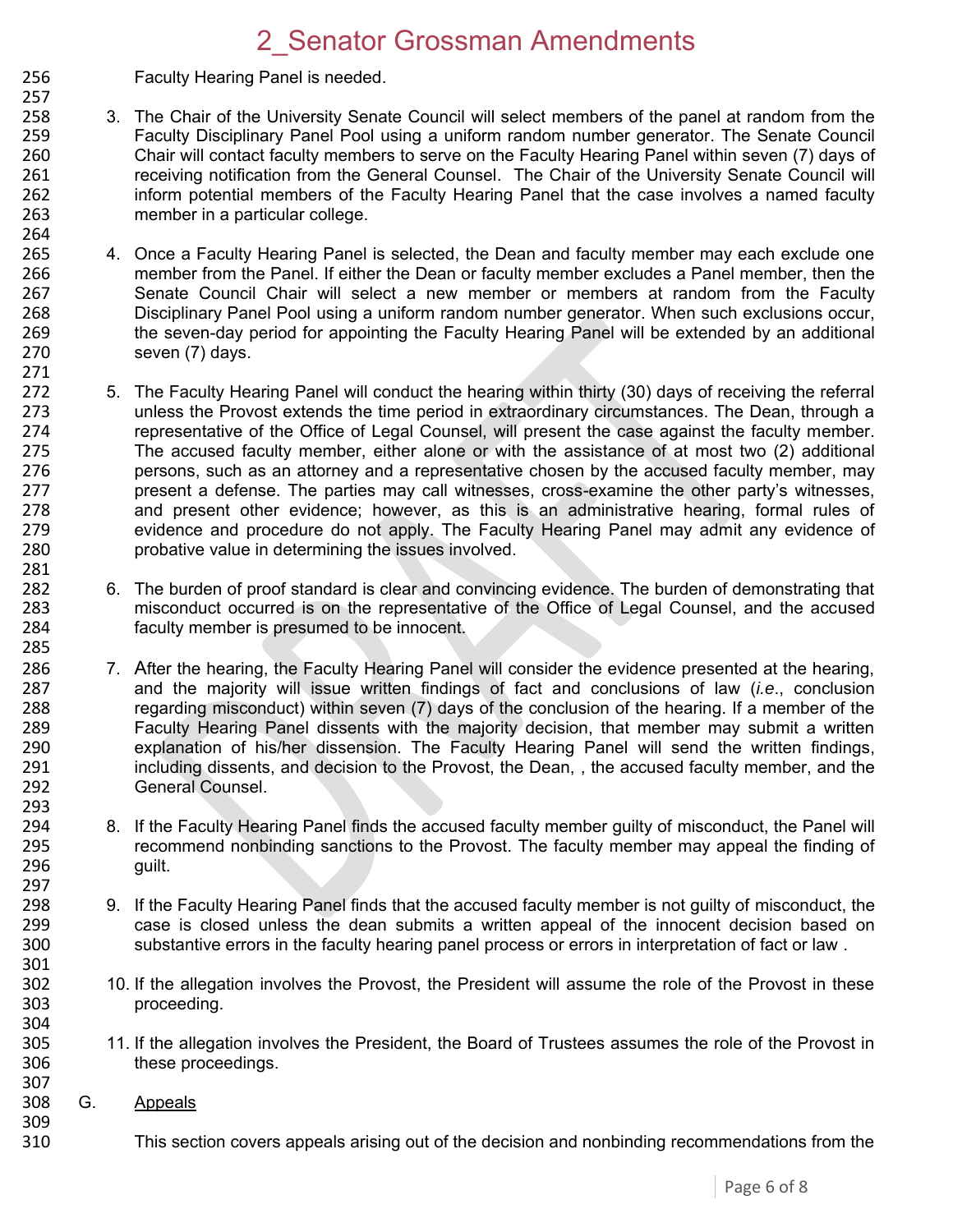311 Faculty Hearing Panel and the sanctions recommended by the Provost. The procedures<br>312 established by this regulation do not supersede Governing Regulations or Administrative 312 established by this regulation do not supersede Governing Regulations or Administrative 313 Regulations that specifically permit appeal to, or appearances before, the Board or a Board 314 Committee. 315

316 1. If the faculty member or Dean does not file a written appeal within seven (7) days of receipt of the 317 Faculty Hearing Panel's written decision, the decision of the Faculty Hearing Panel as to guilt or<br>318 innocence shall be final. The complainant, if known, shall be informed of the decision by General 318 innocence shall be final. The complainant, if known, shall be informed of the decision by General<br>319 Counsel, to the extent required by law. Counsel, to the extent required by law.

320

330

344

352

- 321 2. The Faculty Disciplinary Appeals Panel shall hear all appeals. The panel consists of the Provost, 322 the Chair of the Senate Council, and the Academic Ombud. In the event the Provost is unable to 323 serve, the President shall appoint a replacement. In the event that the Academic Ombud or the 324 Chair of the Senate Council is unable to serve, the Senate Council shall appoint replacement(s).<br>325 Precautions will be taken against real or apparent conflicts of interest on the part of potential 325 Precautions will be taken against real or apparent conflicts of interest on the part of potential<br>326 members of the Faculty Disciplinary Appeals Panel. Such conflicts of interest may include: members of the Faculty Disciplinary Appeals Panel. Such conflicts of interest may include: 327 administrative dependency, close personal relationships, collaborative relationships, financial<br>328 interest, or scientific or scholarly bias. The panel members will be expected to state in writing that interest, or scientific or scholarly bias. The panel members will be expected to state in writing that 329 they have no conflicts of interest.
- 331 3. The faculty member and the dean will be provided with copies of the written appeal and given an 332 opportunity to respond in writing.
- 333<br>334 334 4. The deliberations of the Faculty Disciplinary Appeals Panel are limited to review of the specific<br>335 setting issues raised by the appellant (IV.F.8, F9). In determining whether the factual findings are clearly 335 issues raised by the appellant (IV.F.8, F9). In determining whether the factual findings are clearly<br>336 feromeous, the Faculty Disciplinary Appeals Panel will determine whether substantial evidence 336 erroneous, the Faculty Disciplinary Appeals Panel will determine whether substantial evidence 337 (i.e. evidence a reasonable person would accept as adequate to support the conclusion) supports 338 the factual findings.
- 339<br>340 340 5. When a party appeals to the Faculty Disciplinary Appeals Panel, the party must submit a written<br>341 brief detailing the basis for the appeal and providing supporting evidence attesting to the validity 341 brief detailing the basis for the appeal and providing supporting evidence attesting to the validity<br>342 of the appeal. The party that prevailed at the Faculty Hearing Panel will be provided with a copy 342 of the appeal. The party that prevailed at the Faculty Hearing Panel will be provided with a copy 343 of this brief and may submit a written response brief within seven (7) days.
- 345 6. The Faculty Disciplinary Appeals Panel will render a final decision within seven (7) days of the 346 submission of briefs. If the Appeals Panel's decision is in agreement with the Hearing Panel, the 347 appellant and the appellee are notified of the Panel's decision and the reasons for the decision. 348 If the decision of the Faculty Disciplinary Appeals Panel is not in agreement with the decision of 349<br>349 The Faculty Hearing Panel, the Faculty Disciplinary Appeals Panel must also send a written 349 the Faculty Hearing Panel, the Faculty Disciplinary Appeals Panel must also send a written<br>350 iustification for the reversal to the Faculty Hearing Panel, the University Senate Council, and the 350 justification for the reversal to the Faculty Hearing Panel, the University Senate Council, and the 351 Executive Committee of the Board of Trustees.
- 353 7. If the Faculty Disciplinary Appeals Panel determines the faculty member is innocent, the matter is 354 closed.
- 356 8. If the Faculty Disciplinary Appeals panel determines the faculty member is guilty, the Provost 357 shall impose sanctions. In determining sanctions, the Provost is guided, but not bound, by the 358 states Faculty Hearing 358 Faculty Hearing Panel's recommendation, if any, concerning sanctions (If the Faculty Hearing 359 Panel found the faculty member to be innocent, but the decision was reversed on appeal, there 360 will be no Faculty Hearing Panel recommendation). The Provost will send notification of the 361 sanctions decision to the Dean, the University faculty member, the General Counsel, and the 362 Complainant, if known.
- 363<br>364 364 9. Within seven (7) days of receipt of the Provost's decision regarding a sanction or sanctions, the 365 example accused faculty member may appeal the Provost's decision regarding any sanction to the accused faculty member may appeal the Provost's decision regarding any sanction to the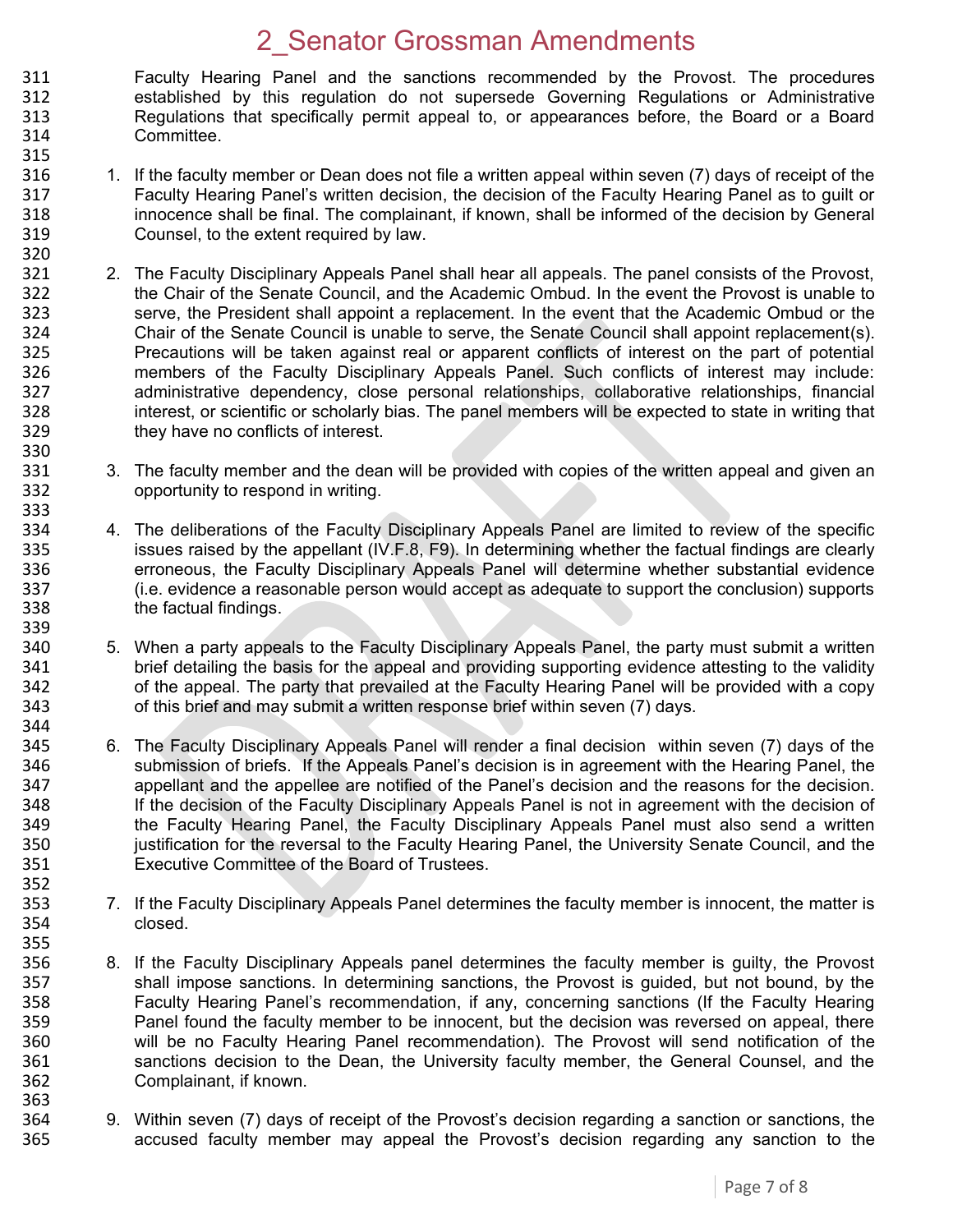- 366 President. On an appeal of a particular sanction, the President will consider whether the 367 determination is reasonable in light of sanctions imposed on similarly situated staff members and similarly situated faculty in other colleges. The President will render a final decision regarding a sanction or sanctions within seven (7) days.
- 371 10. The sanction or sanctions will not take effect until the time to appeal the sanction or sanctions has expired or the President has rendered his decision.
- 11. The complainant, if known, shall be informed of the decision by General Counsel to the extent required by law.
- 12. Confidentiality of the record is guaranteed in accordance with Governing Regulations XVI Section B., 1
- 

373<br>374

### V. Retaliation

 Retaliation is prohibited. Retaliation occurs when an adverse action is taken against a covered individual because he or she engaged in a protected activity including but not limited to reporting discrimination or participating in an investigation of a discrimination report. (See AR 6.1)

### VI. Administrative Leave With Pay during the Process

 At any time during the process beginning with receipt of an allegation, the Provost, after consultation with 387 and on the advice of the General Counsel, may initiate immediate, involuntary administrative leave with 388 pay. pay. The Provost may impose additional conditions as part of the administrative leave with pay. 

- 1. The Provost will impose involuntary administrative leave with pay only if the Provost determines 391 that there is a risk that the accused faculty member's continued assignment to regular duties or<br>392 **being the control of the state of the state** of the the University community, impede the 392 presence on campus may cause harm to others in the University community, impede the 393 | presence or create a risk of continuing misconduct. The restrictions that the Provost imposes investigation, or create a risk of continuing misconduct. The restrictions that the Provost imposes 394 on a faculty member on administrative leave with pay shall be no greater than necessary for 395 amelioration of the risks perceived by the Provost.
- 2. Involuntary administrative leave with pay for more than thirty (30) days requires approval of the Board of Trustees.
- 400 3. The accused faculty member may appeal the imposition of involuntary administrative leave with 401 spay to the Senate Advisory Committee on Privilege and Tenure (SACPT), under SR1.4.4.2B4. pay to the Senate Advisory Committee on Privilege and Tenure (SACPT), under SR1.4.4.2B4.

### References and Related Materials

 

#### **Revision History**

- 
- 409 For questions, contact: [Office of Legal Counsel](mailto:LegalRegs@uky.edu)